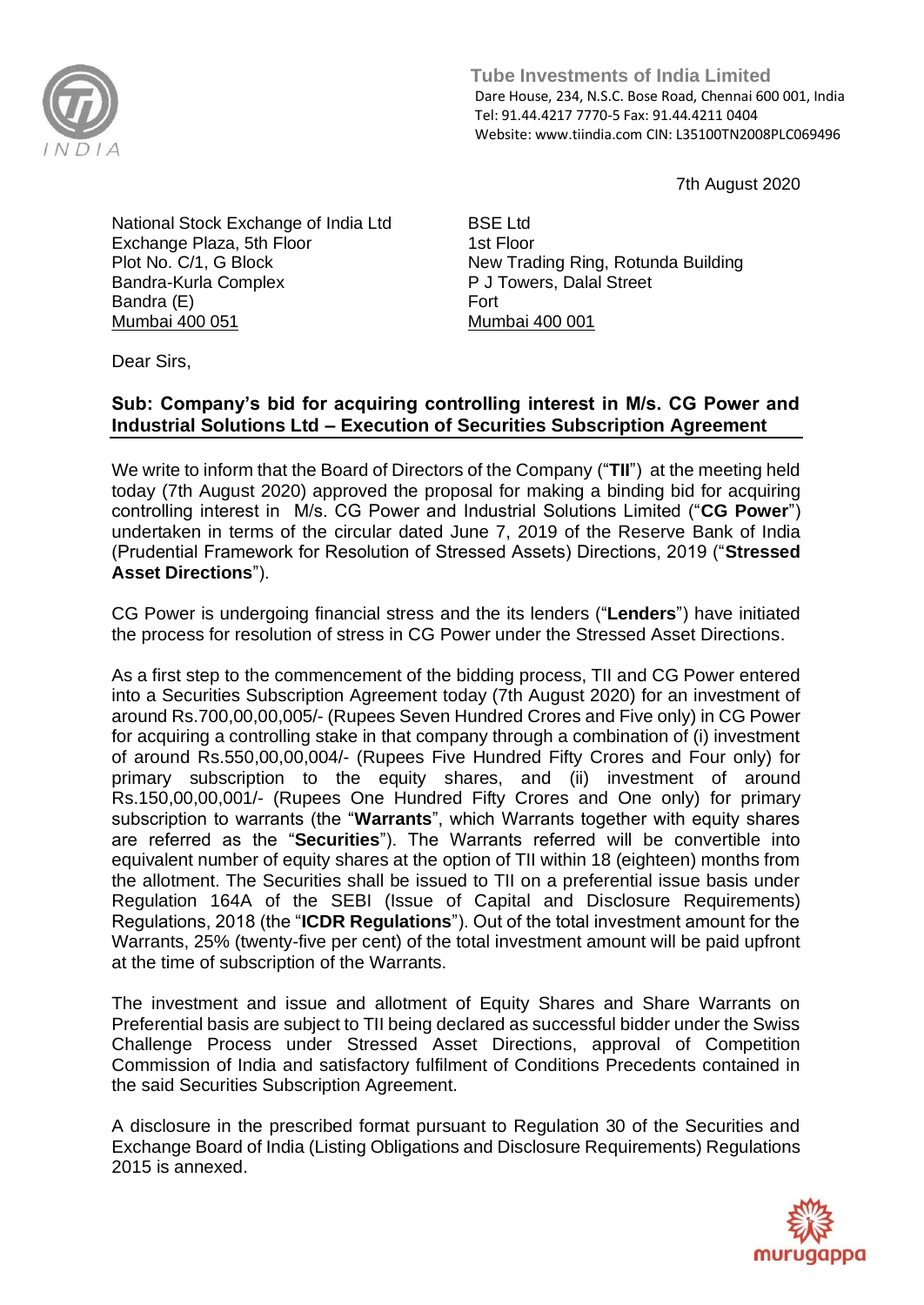

We request you to kindly take the above on record.

We will keep the Stock Exchanges informed of the developments in the aforesaid regard.

Thanking you,

Yours faithfully, For TUBE INVESTMENTS OF INDIA LIMITED

S SURESH COMPANY SECRETARY

Encl.

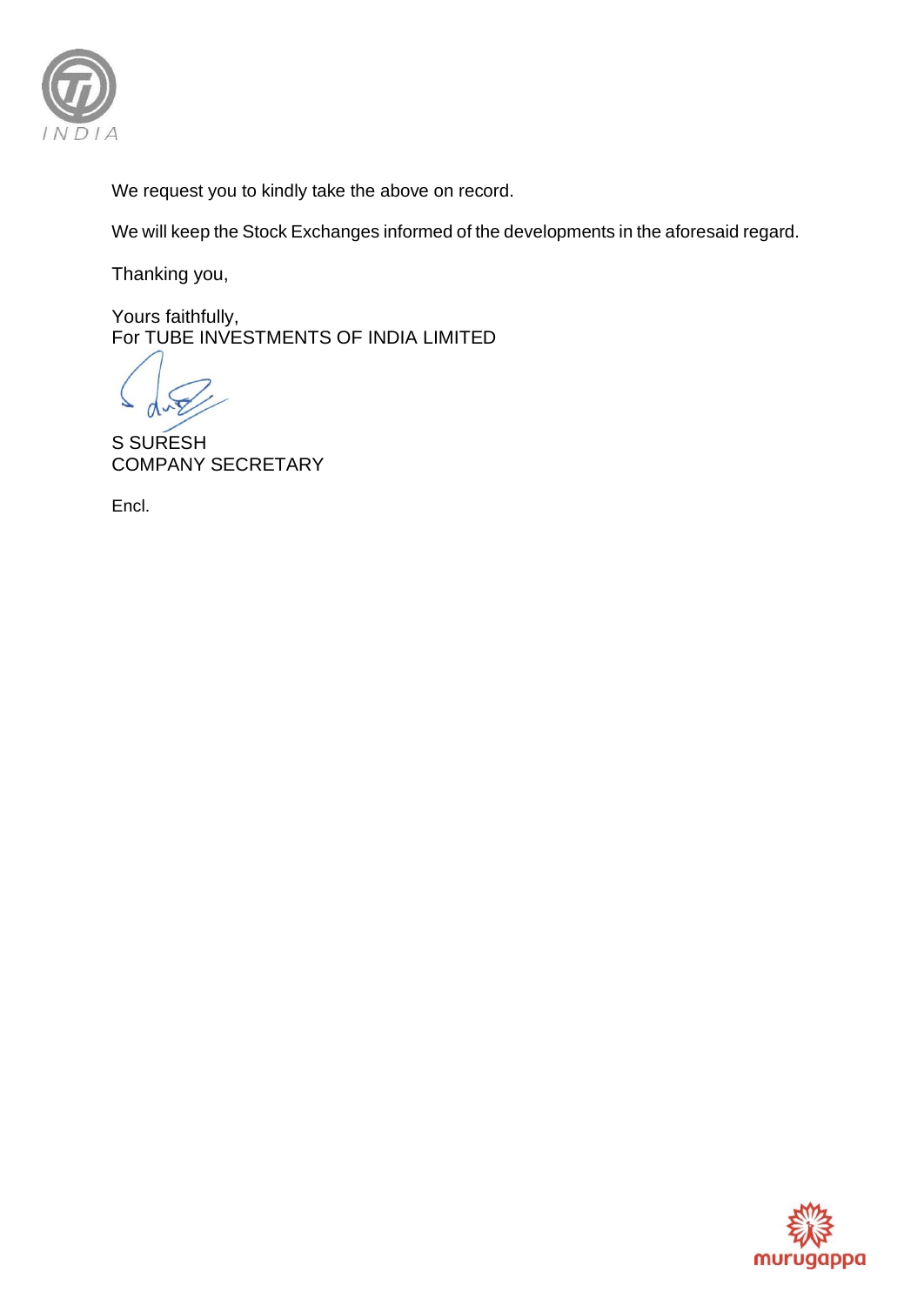**Disclosure pursuant to Regulation 30 of the Securities and Exchange Board of India (Listing Obligations and Disclosure Requirements) Regulations 2015 relating to proposed acquisition by the Company of controlling interest in M/s. CG Power and Industrial Solutions Limited through the Securities Subscription Agreement** 

|              | <b>Disclosure requirement</b>                                                                                                                                                                                                                                                                      | <b>Details</b>                                                                                                                                                                                                                                                                                                                                                                   |
|--------------|----------------------------------------------------------------------------------------------------------------------------------------------------------------------------------------------------------------------------------------------------------------------------------------------------|----------------------------------------------------------------------------------------------------------------------------------------------------------------------------------------------------------------------------------------------------------------------------------------------------------------------------------------------------------------------------------|
| a)           | Name of the target entity, details in<br>brief such as size, turnover etc.                                                                                                                                                                                                                         | Target entity:<br>M/s. CG Power and Industrial Solutions Ltd.<br>Total Income: Rs.3,169.48 Cr. for FY 2019-20                                                                                                                                                                                                                                                                    |
| b)           | Whether the acquisition would fall<br>within related party transaction(s)<br>and whether the promoter/promoter<br>group/group companies have any<br>interest in the entity being acquired?<br>If yes, nature of interest and details<br>thereof and whether the same is<br>done at "arms' length". | The acquisition will not fall within the meaning of<br>related<br>party<br>transaction.<br>The<br>a<br>Promoter/Promoter Group/Group companies do<br>not have any interest in the entity being acquired.                                                                                                                                                                         |
| $\mathsf{c}$ | Industry to which the entity being<br>acquired belongs.                                                                                                                                                                                                                                            | CG Power is engaged in the industrial and power<br>sectors.                                                                                                                                                                                                                                                                                                                      |
| d)           | Objects and effects of acquisition<br>limited<br>(including<br>but<br>not<br>to,<br>disclosure of reasons for acquisition<br>of target entity, if the business is<br>outside the main line of business of<br>the listed entity).                                                                   | The Company considers that TII's operational,<br>financial and governance<br>capabilities and<br>experience will help remove the present<br>difficulties and hardships of CG Power and<br>facilitate create value creation for both TII and<br>CG Power.                                                                                                                         |
|              |                                                                                                                                                                                                                                                                                                    | Since both the companies are in the engineering<br>business, the acquisition is expected to provide<br>synergy for both the companies.                                                                                                                                                                                                                                           |
| e)           | Brief details of any governmental or<br>regulatory approvals required for the<br>acquisition.                                                                                                                                                                                                      | The investment and issue and allotment of<br>Equity Shares and<br>Share Warrants<br><b>on</b><br>Preferential basis are subject to TII being<br>declared as successful bidder under the Swiss<br>Challenge Process under Stressed<br>Asset<br>Directions, approval of shareholders of CG<br>Power and approval of Competition Commission<br>of India.                            |
| f)           | Indicative time period for completion<br>of the acquisition.                                                                                                                                                                                                                                       | The acquisition would be completed before 120<br>days from the date of the Securities Subscription<br>Agreement.                                                                                                                                                                                                                                                                 |
| g)           | Nature of consideration - whether<br>cash consideration or share swap<br>and details of the same.                                                                                                                                                                                                  | Cash consideration of about Rs.700,00,00,005/-<br>(Rupees Seven Hundred Crores and Five only)<br>by way of investment in equity shares and<br>warrants.                                                                                                                                                                                                                          |
| h)           | Cost of acquisition or the price at<br>which the shares are acquired.                                                                                                                                                                                                                              | acquisition<br>will<br>The<br>of<br>be<br>about<br>cost<br>Rs.700,00,00,005/- (Rupees Seven Hundred<br>Crores and Five only) at Rs.8.56 per Equity<br>Shares of 2/- each of CG Power and at Rs. 8.56<br>per Warrant. Out of the total cost for the<br>Warrants, 25% (twenty-five per cent) of the<br>amount will be paid upfront at the time of<br>subscription of the Warrants. |
| i)           | Percentage of shareholding /control<br>acquired and/or number of shares<br>acquired.                                                                                                                                                                                                               | Approximately 50.62% of the issued<br>and<br>subscribed share capital of the target company<br>from the equity shares. After the conversion of<br>Warrants<br>into<br>equity<br>shares,<br>the<br>the<br>shareholding of TII will be approximately 56.61%<br>of the issued and subscribed share capital of the<br>target company.                                                |